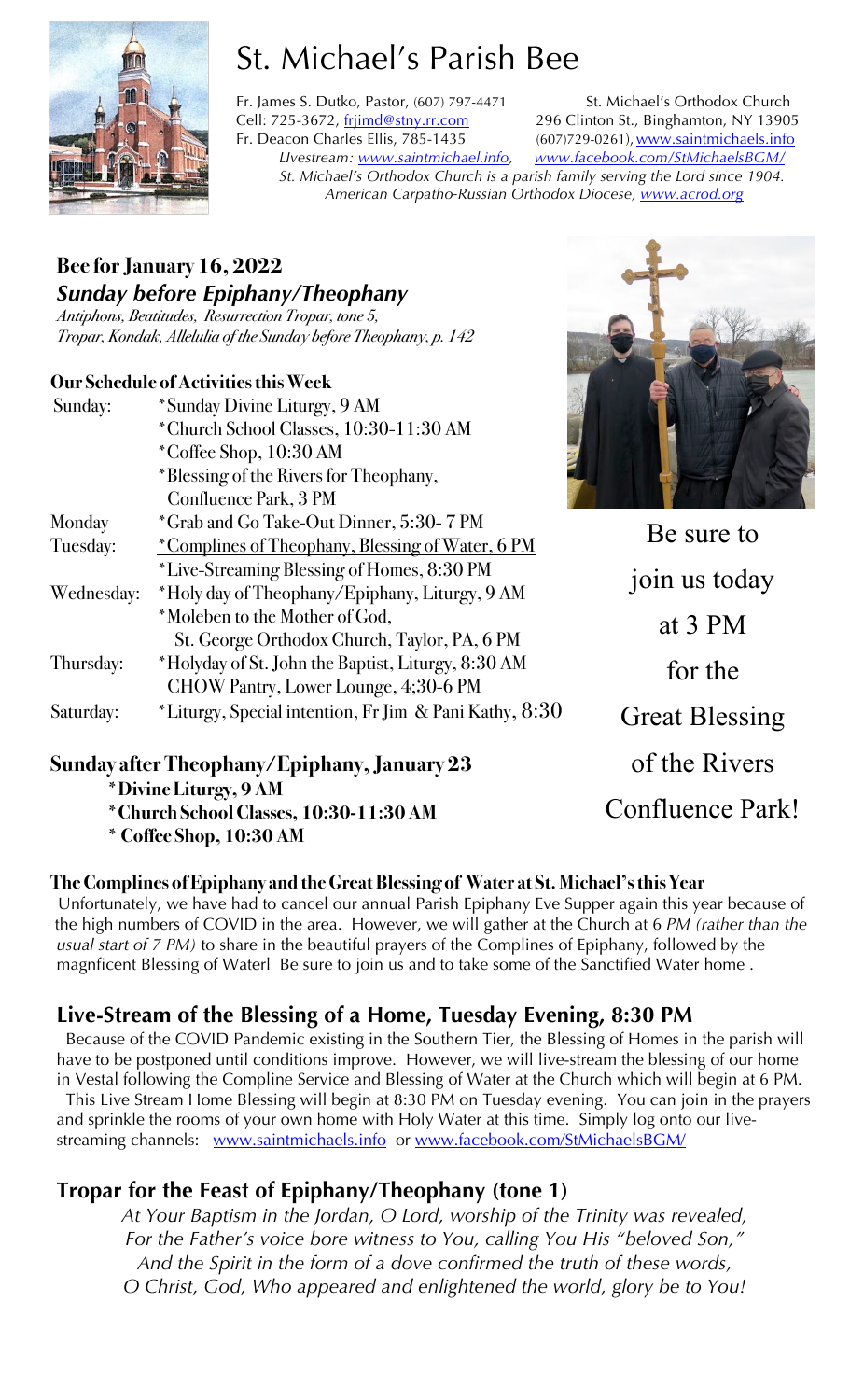## **Scripture Readings of the Week of Epiphany/Theophany**

| Sunday:    | 2 Timothy 4: $5-8$                               | St. Mark 1: 1-8      |  |
|------------|--------------------------------------------------|----------------------|--|
| Monday:    | Hebrews 11: 17-23, 27-31                         | St. Mark 12: 13-17   |  |
| Tuesday:   | 1 Corinthians 9: 19-27                           | St. Luke 3: 1-18     |  |
| Wednesday: | Titus 2: 11-14, 3: 4-7                           | St. Matthew 3: 13-17 |  |
| Thursday:  | St. James 1: 19-27                               | St. Mark 12: 38-44   |  |
| Friday:    | St. James 2: 1-13                                | St. Mark 13: 1-8     |  |
| Saturday:  | Colossians 1: 3-6                                | St. Luke 18: 2-8     |  |
| Sunday:    | Ephesians 4 7-13                                 | St Matthew 4: 12-17  |  |
|            | Read the daily scriptures on line: WWW.ACROD.ORG |                      |  |



#### **Epistle Reading: 2 Timothy 4:5-8**

 But you be watchful in all things, endure afflictions, do the work of an evangelist, fulfill your ministry.

 For I am already being poured out as a drink offering, and the time of my departure is at hand. I have fought the good fight, I have finished the race, I have kept the faith.

 Finally, there is laid up for me the crown of righteousness, which the Lord, the righteous Judge, will give to me on that Day, and not to me only but also to all who have loved His appearing.

#### **Gospel Reading: Mark 1:1-8**

The beginning of the gospel of Jesus Christ, the Son of God.

As it is written in the Prophets: "Behold, I send My messenger before Your face, who will prepare Your way before You."

 "The voice of one crying in the wilderness: 'Prepare the way of the LORD, make His paths straight.' "

 John came baptizing in the wilderness and preaching a baptism of repentance for the remission of sins.

And all the land of Judea, and those from Jerusalem, went out to him and were all baptized by him in the Jordan River, confessing their sins.

 Now John was clothed with camel's hair and with a leather belt around his waist, and he ate locusts and wild honey.

 And he preached, saying, "There comes One after me who is mightier than I, whose sandal strap I am not worthy to stoop down and loose.

"I indeed baptized you with water, but He will baptize you with the Holy Spirit."

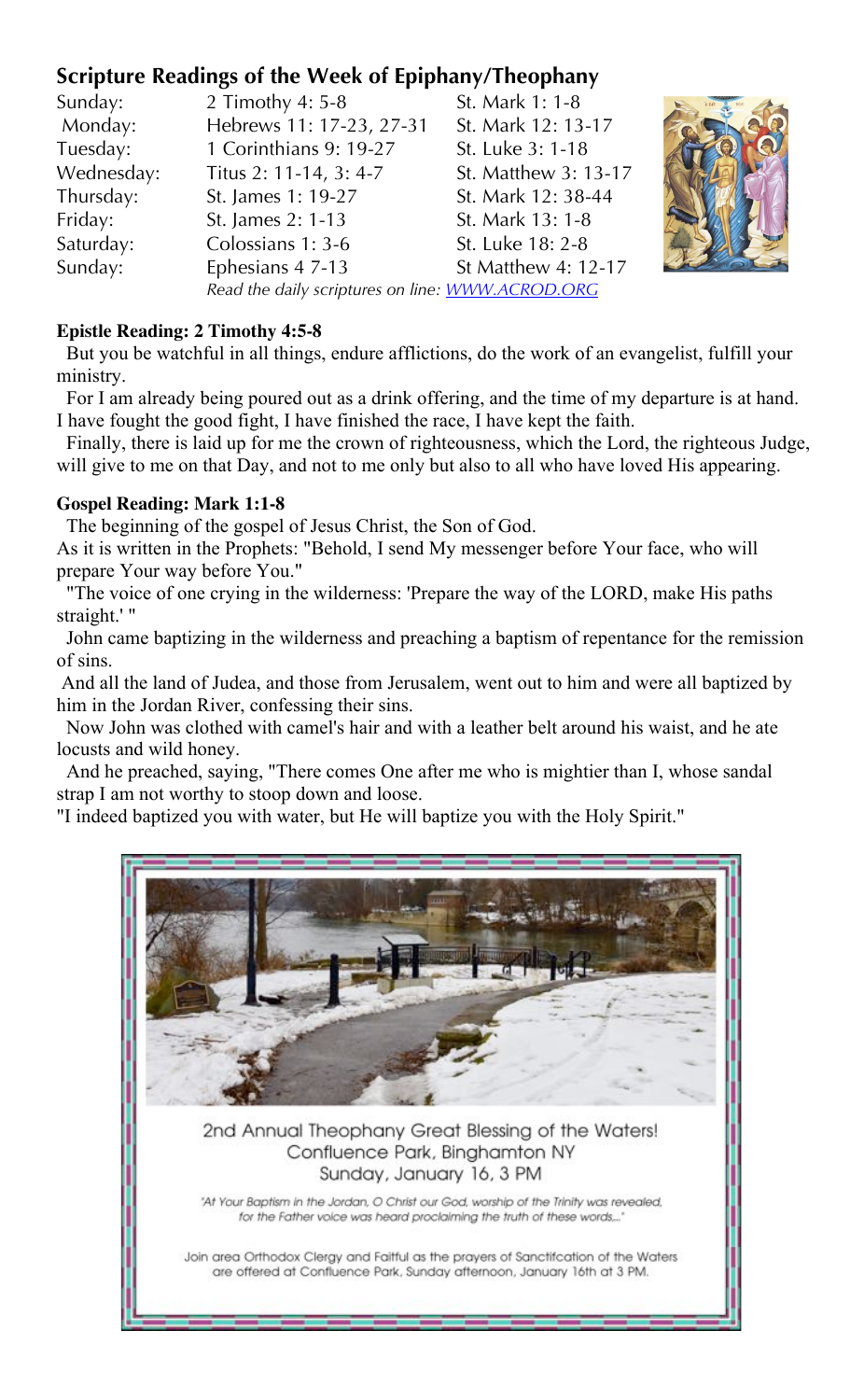#### **Important Information for Camp Nazareth Planning for the Summer of 2022!**

Dear Fathers,

Glory be to Jesus Christ!

Camp Nazareth is eagerly awaiting and preparing for the arrival of the 2022 Summer Camping Season. Camp is planning to be in-person and at full capacity for all its 2022 events including our Diocesan Summer Camping Weeks. The 2022 Summer Camping Schedule and other important information is available on the Camp's Website: *campnazareth.org*.

REGISTRATION for Camp will begin on March 15, 2022 at 6pm. The link will be on the Camp's website, but will also be sent to directly to you via email and will be posted on the Diocesan and Camp websites and social media accounts. Please use the *Save the Date Poster* and the *Bulletin/Social Media Insert* attached to this email to help Camp disseminate this information in your parishes.

 Also, please encourage those who are of age (at least 18 by the beginning of the Summer Season and have completed High School), to be part of the Camp's Summer Staff. Please tell potential staff members that this is a wonderful opportunity for them to get involved in this vital and meaningful Diocesan apostolate, form lasting friendships, and use their God-given talents for the benefit and up-building of our Church. We have worked with a number of students to design internship positions that help them earn credit in their program of study as well. Attached to this email is a Staff Application Bulletin/Social Media Insert for the Staff Applications. Staff Applications can be found on the Camp's website *campnazareth.org*.

On Tuesday, March  $1<sup>st</sup>$  and Thursday, March  $3<sup>rd</sup>$  (prior to Registration opening on March 15), Camp will be offering two informational webinars (they are the same webinar, but will be offered twice) about the 2022 Summer Camping Weeks for all our campers, parents, clergy, volunteers and potential Staff. Both webinars will be offered at 7pm. Plan on attending one of the webinars to get the latest information on our 2022 Summer Camping Weeks including information about the Camp's facility, kitchen, medical and program plans as they relate to upto-date information about the Coronavirus. The links to register for the Webinars are as follows (registration just requires your name and email and then you will be sent a link to the webinar): o Tuesday, March 1, 2022 at 7pm: Register for March 1, 2022

o Thursday, March 3 2022 at 7pm: Register for March 3, 2022

If you have any questions, please call or email me at 724-662-4840 or campnazareth@acrod.org.

Thank you very much for your past help in encouraging our youth to come to Camp as Campers and as Staff. Please continue to offer them this necessary pastoral encouragement.

Yours in Christ, Fr. Stephen Camp Administrator

## **St. Michael's Live-Streaming for Folks Who are Ill or Home-Bound**

With the increased dangers from the new spread of the COVID virus, please be to sure to share our Live-Streaming sites with your loved ones who are home bound or hospitalized or in nursing homes. All of our services are on:

 St Michael's Web page: www.saintmichaels.info St. Michael's Facebook page: www.facebook.com/StMichaelsBGM/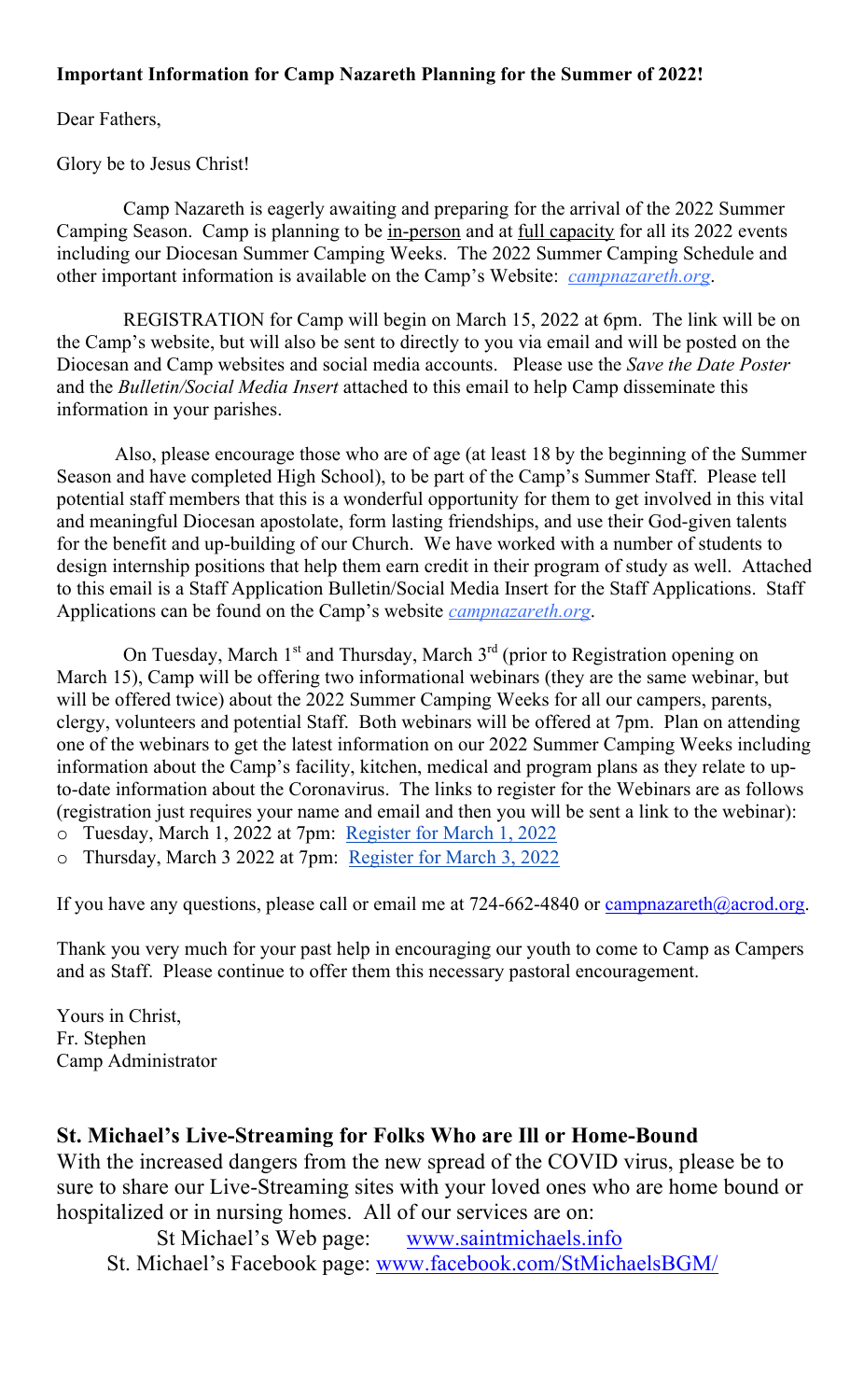#### **Reflections on the Feast of Epiphany/Theophany**

By Fr Thomas Hopko, Volume II-Worship, The Church Year

The sixth of January ( $19<sup>th</sup> OC$ ) is the feast of the Epiphany. Originally it was the one Christian feast of the "shining forth" of God to the world in the human form of Jesus of Nazareth. It included the celebration of Christ's birth, the adoration of the Wise men, and all of the childhood events of Christ such as His circumcision and presentation to the temple as well as His baptism by John in the Jordan. There seems to be little doubt that this feast, like Easter and Pentecost, was understood as the fulfillment of a previous Jewish festival, in this case the Feast of Lights.

 Epiphany means shining forth or manifestation. The feast is often called, as it is in the Orthodox service books, Theophany, which means the shining forth and manifestation of God. The emphasis in the present day celebration is on the appearance of Jesus as the human Messiah of Israel and the divine Son of God, One of the Holy Trinity with the Father and the Holy Spirit.

 Thus, in the baptism by John in the Jordan, Jesus identifies Himself with sinners as the "Lamb of God who takes away the sin of the world" (Jn 1.29), the "Beloved" of the Father whose messianic task it is to redeem men from their sins (Lk 3.21, Mk 1.35). And he is revealed as well as One of the Divine Trinity, testified to by the voice of the Father, and by the Spirit in the form of a dove. This is the central epiphany glorified in the main hymns of the feast:



The Baptism of Jesus in the River Jordan St. Michael's Church<br>Binghamton, NY 13905

*When Thou, O Lord, wast baptized in the Jordan the worship of the Trinity was made manifest! For the voice of the Father bare witness to Thee, calling Thee his Beloved Son. And the Spirit, in the form of a* dove, confirmed the *truthfulness of his Word. O Christ our God, who hast revealed Thyself and hast enlightened the world, glory to Thee* (Troparion).

*Today Thou hast appeared to the universe, and Thy Light, O Lord, has shone on us, who with understanding praise Thee: Thou hast come and revealed Thyself, O Light Unapproachable!* (Kontakion).

 The services of Epiphany are set up exactly as those of Christmas, although historically it was most certainly Christmas which was made to imitate Epiphany since it was established later. Once again the Royal Hours and the Liturgy of Saint Basil are celebrated together with Vespers on the eve of the feast; and the Vigil is made up of Great Compline and Matins.

 The prophecies of Epiphany repeat the God is with us from Isaiah and stress the foretelling of the Messiah as well as the coming of His forerunner, John the Baptist:

*The voice of one crying in the wilderness: Prepare the way of the Lord, make His path straight. Every valley shall be filled and every mountain and hill brought low, and the crooked shall be made straight, and the rough ways shall be made smooth; and all flesh shall see the salvation of God* (Is 40.3–5; Lk  $3.4-6$ ).

 Once more special psalms are sung to begin the Divine Liturgy of the feast, and the baptismal line of Galatians 3.27 replaces the song of the Thrice-Holy. The gospel readings of all the Epiphany services tell of the Lord's baptism by John in the Jordan River. The epistle reading of the Divine Liturgy tells of the consequences of the Lord's appearing which is the divine epiphany.

*For the grace of God has appeared for the salvation of all men, training us to renounce irreligion and worldly passions, and to live sober, upright and godly lives in this world, awaiting our blessed hope, the appearing of the glory of our great God and Saviour Jesus Christ, who gave himself for us to redeem us from all iniquity and to purify for himself a people of his own who are zealous for good deeds (*Titus  $2.11-14$ ).

 The main feature of the feast of the Epiphany is the Great Blessing of Water. It is prescribed to follow both the Divine Liturgy of the eve of the feast and the Divine Liturgy of the day itself. Usually it is done just once in parish churches at the time when most people can be present. It begins with the singing of special hymns and the censing of the water which has been placed in the center of the church building. Surrounded by candles and flowers, this water stands for the beautiful world of God's original creation and ultimate glorification by Christ in the Kingdom of God. Sometimes this service of blessing is done out of doors at a place where the water is flowing naturally.

*The voice of the Lord cries over the waters, saying: Come all ye, receive the Spirit of wisdom, the Spirit of understanding, the Spirit of the fear of God, even Christ who is made manifest.*

*Today the nature of water is sanctified. Jordan is divided in two, and turns back the stream of its waters, beholding the Master being baptized.*

*As a man Thou didst come to that river, O Christ our King, and dost hasten O Good One, to receive the baptism of a servant at the hands of the Forerunner [John], because of our sins, O Lover of Man* (Hymns of the Great Blessing of Waters).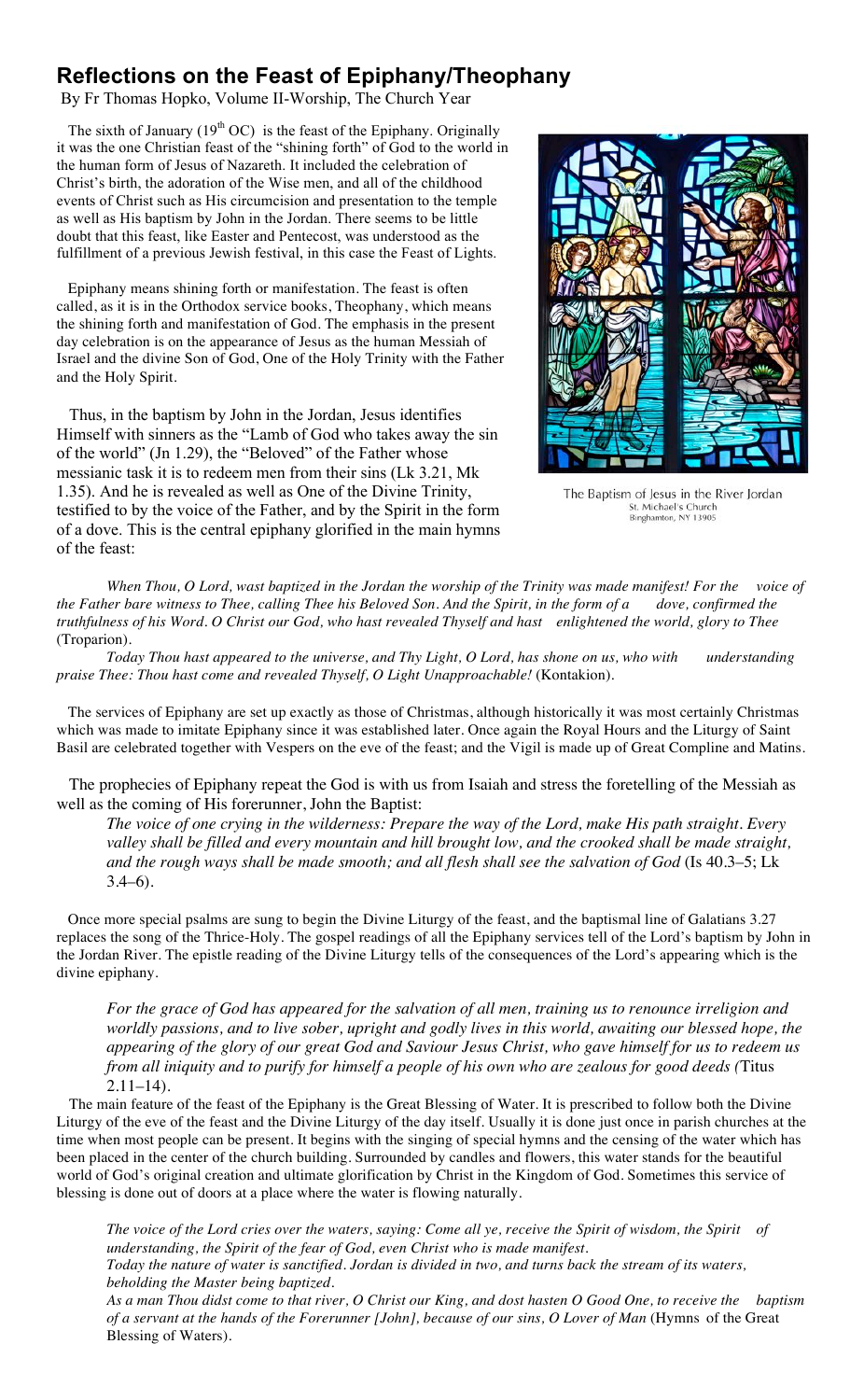Following are three readings from the Prophecy of Isaiah concerning the messianic age:

Let the thirsty wilderness be glad, let the desert rejoice, let it blossom as a rose, let it blossom abundantly, let *everything rejoice . . .* (Is 35.1–10).

*Go to that water, O you who thirst, and as many as have no money, let them eat and drink without price, both wine and fat . . .* (Is 55.1–13).

*With joy draw the water out of the wells of salvation. And in that day shall you say: Confess ye unto the Lord and call upon his Name; declare his glorious deeds . . . his Name is exalted . . . Hymn the Name of the Lord . . . Rejoice and exult . . .* (Is 12.3.6).

 After the epistle (1 Cor 1.10–14) and the gospel reading (Mk 1.9–11) the special great litany is chanted invoking the grace of the Holy Spirit upon the water and upon those who will partake of it. It ends with the great prayer of the cosmic glorification of God in which Christ is called upon to sanctify the water, and all men and all creation, by the manifestation of his saving and sanctifying divine presence by the indwelling of the Holy and Good and Life-creating Spirit.

 As the troparion of the feast is sung, the celebrant immerses the Cross into the water three times and then proceeds to sprinkle the water in the four directions of the world. He then blesses the people and their homes with the sanctified water which stands for the salvation of all men and all creation which Christ has effected by his "epiphany" in the flesh for the life of the world.

 Sometimes people think that the blessing of water and the practice of drinking it and sprinkling it over everyone and everything is a "paganism" which has falsely entered the Christian Church. We know, however, that this ritual was practiced by the People of God in the Old Testament, and that in the Christian Church it has a very special and important significance.

 It is the faith of Christians that since the Son of God has taken human flesh and has been immersed in the streams of the Jordan, all matter is sanctified and made pure in Him, purged of its death-dealing qualities inherited from the devil and the wickedness of men. In the Lord's epiphany all creation becomes good again, indeed "very good," the way that God Himself made it and proclaimed it to be in the beginning when "the Spirit of God was moving over the face of the waters" (Gen 1.2) and when the "Breath of Life" was breathing in man and in everything that God made (Gen 1.30; 2.7).

 The world and everything in it is indeed "very good" (Gen 1.31) and when it becomes polluted, corrupted and dead, God saves it once more by effecting the "new creation" in Christ, his divine Son and our Lord by the grace of the Holy Spirit (Gal 6.15). This is what is celebrated on Epiphany, particularly in the Great Blessing of Water.

 The consecration of the waters on this feast places the entire world—through its "prime element" of watering the perspective of the cosmic creation, sanctification, and glorification of the Kingdom of God in Christ arid the Spirit. It tells us that man and the world were indeed created and saved in order to be "filled with all the fullness of God" (Eph 3.19), the "fullness of him who fills all in all" (Eph 1.22). It tells us that Christ, in Who in "the whole fullness of deity dwells bodily," is and shall be truly "all, and in all" (Col 2.9, 3.11). It tells us as well that the "new heavens and the new earth" which God has promised through His prophets and apostles (Is 66.2; 2 Peter 3.13; Rev 21.1) are truly "with us" already now in the mystery of Christ and His Church.

 Thus, the sanctification and sprinkling of the Epiphany water is no pagan ritual. It is the expression of the most central fact of the Christian vision of man, his life and his world. It is the liturgical testimony that the vocation and destiny of creation is to be "filled with all the fullness of God" (Eph 3.19).

# **Preparation for 2022 Annual Parish Meeting**

 *The bylaws are clear that the annual parish meeting is to happen in February. The bylaws also state that to conduct parish business a quorum of 50 is needed. With COVID, here is the plan. Please only attend the parish meeting if you feel safe in doing so. The Annual Parish Meeting will be scheduled for February 20, 2022.*

 *If a quorum of 50 is not present, the meeting will be held provided 2/3 of 50 are present (34). With a minimum of 34 present a bylaw change to reduce the size of a quorum to 35 can be passed provided at least 2/3 of 50 people support the amendment. For the meeting, sign in will be done once everybody is seated. Chairs will be spread out. Given current state*  mandates, masks need to be worn when not seated. Coffee and snacks will be served. The meeting will be kept as brief as *possible.*

 *All presentation materials will be available two weeks prior by either picking up a package in the church office or sending an email to randymichaelmay@gmail.com and requesting an electronic version of the materials. At the meeting, presentations are not going to be made. The content is in the package. For each agenda item, discussion will be limited to 5 minutes. If there are no contested board positions and no nominations from the floor, the entire slate of new officers will be done with a single vote.* 

 *Any parishioner wishing to submit a proposal to amend the bylaws, must submit their proposed change(s) in writing to Parish President Randy May by 6PM on Sunday Jan 23, 2022. The contact information for Randy May is phone number 607 621- 5113 and email randymichaelmay@gmail.com. Shellee May and Carole Paccio are now accepting names for nomination to the 2022 parish board.*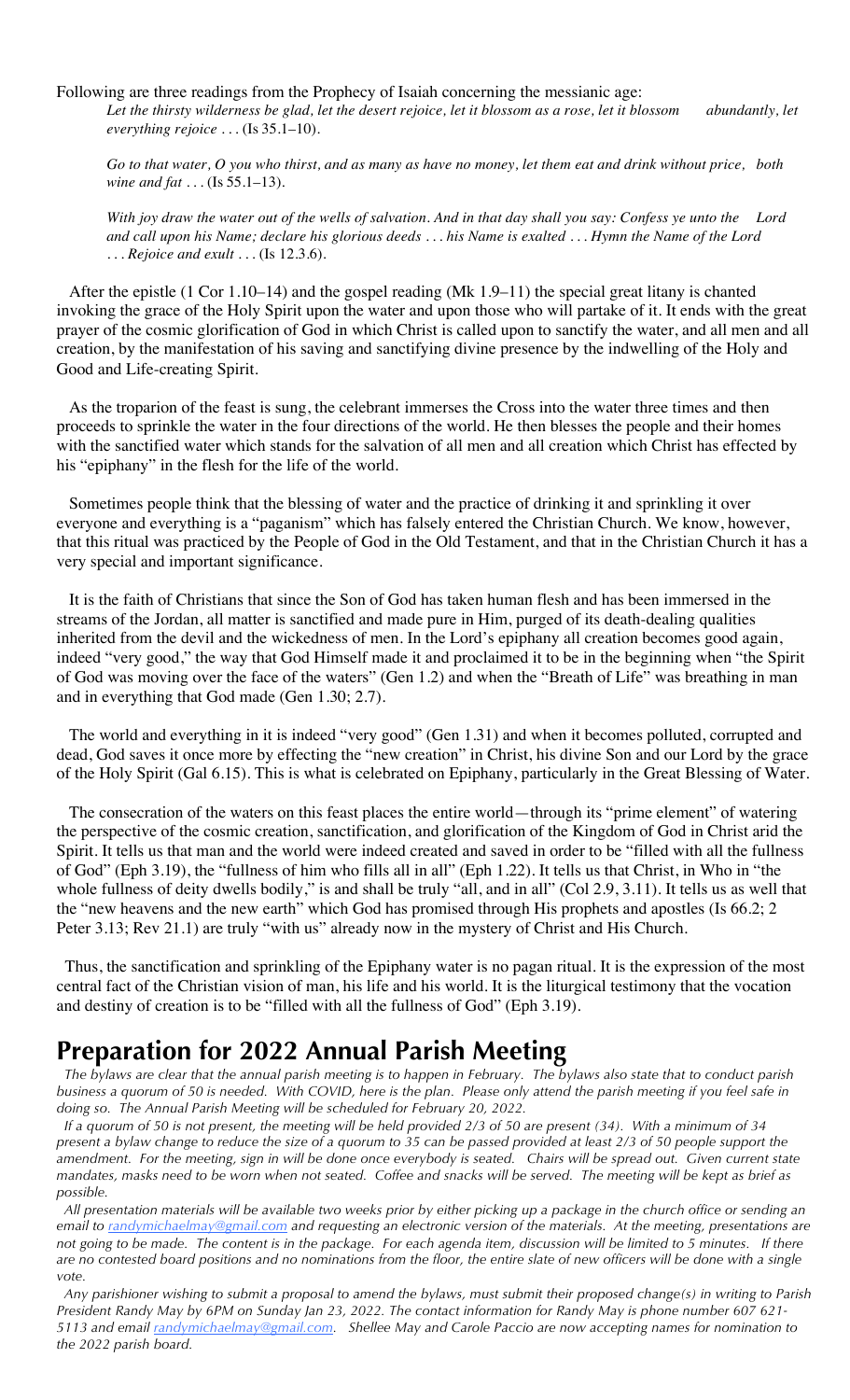## **Volunteering during can change a life – maybe yours**

By Erik Weir | Fox News https://www.foxnews.com/opinion/volunteering-holidays-change-life-erik-weir



Some Volunteers at our Community Meal Program which has been in a Grab and Go Format Since Covid

As a financial adviser, my clients come to me seeking help with growing their wealth. Perhaps the greatest lesson I share is that being rich isn't a dollar amount; it is a perception that includes happiness, peace of mind, comfort and security. There's a big difference between *being* wealthy and *feeling* wealthy.

So, what does it mean to *feel* wealthy, and how can we achieve it?

The great speaker and author Zig Ziglar once said, "You can have everything in life you want, if you will just help other people get what they want." Accordingly, one of the best ways I advise others in building their wealth is this: the secret to *having* more is *giving*  more.

Volunteering, especially during the holiday season when it is needed the most, is a perfect way to give back.

Volunteers give out food and essentials in Minneapolis in July 2020. (City of Joy) Serving others lifts our eyes to see – and meet - the needs of other people. Even helping someone with a small task can make a remarkable difference in that person's life, and in turn, provide you with an incredible feeling of accomplishment.

In fact, studies have shown that people who volunteer weekly exhibit an increase in happiness that is comparable to the happiness reported by those who earn a high income. Donating your time makes you grateful for all that you have, and you'll have the unmatched joy and excitement of knowing you made a huge impact for the good of others.

Volunteering enables you to expand your network to others in your community and make it a better place. It also increases your relationship skills, encourages you to have conversations with people from very different walks of life, builds your self-confidence, counters the sadness that some experience during the holiday season, and keeps you physically active. You can even make new friends.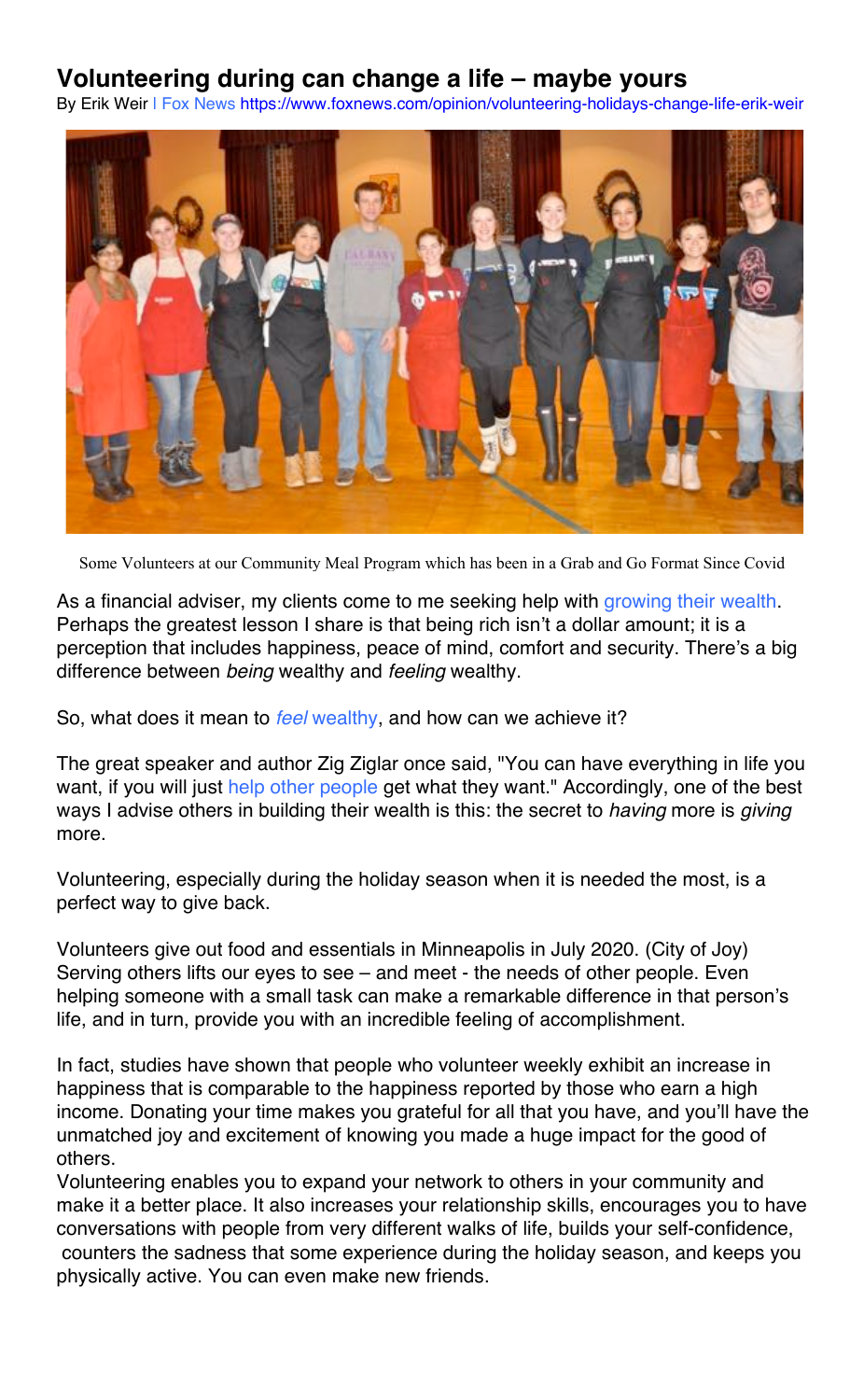Anyone can volunteer, and it is a wonderful activity that families can do together. This has the added benefit of serving as a good role model to your children, by showing them how serving others can really make a difference in their lives. I am encouraging my kids to volunteer in a shelter this season and experience this power of love for themselves.

Without fail, every time I volunteer at a local nonprofit, I have conversations that change my life in some way. I was once volunteering at a local shelter and was asked to help sort jackets for the homeless ahead of the approaching winter. I struck up a conversation with the others who were volunteering – local business owners and contractors.

As we chatted about everything from our backgrounds and why we were volunteering, to more personal issues like having kids with problems, tough marriages, drug addiction, and homelessness, we all suddenly realized that everyone in the building, including the volunteers, had pain in their lives.

It was an incredibly powerful moment for me: the overwhelming gratitude of those receiving the jackets acted like a nuclear bomb going off in my heart, and it also touched the other volunteers, making us all realize how truly blessed we are. Giving our time, money, and energy is by far one of the great expressions of love. It gives us the opportunity to make a positive change in someone else's life, which in turn lifts our spirits and gives us a sense of purpose and fulfillment like nothing else.

We need other people. We were created for community, and nothing grows community like working *for* and *with* other people.

The truth is that something happens in our hearts when we give; it causes us to see the world through someone else's eyes. If "wealth" really is a perception of relative happiness, comfort, and security, we must learn to get outside our own experience and understand what wealth means to other people.



You could change someone's life with a simple gift, maybe even your own.

*Reflections: We are always in need of some helping hands with our Food Programs here at St. Michael's. Whether it is helping unload trucks, sorting groceries, assisting in cooking in the kitchen, helping fill the many boxes of food that go out the back door to our faithful on a special St. Michael's Meals on Wheels program, lending a hand with the Thursday CHOW pantry distributions or assisting with our monthly Free Grocery Give-Away, every effort of reaching ot to help becomes a blessing for those who receive and all who give.* 

 *May Our Lord Bless our coodinator, Barb Knighton, and everyone who is anyway helps make this miracle of generosity a reality. To one and all, Many Blessed Years!*